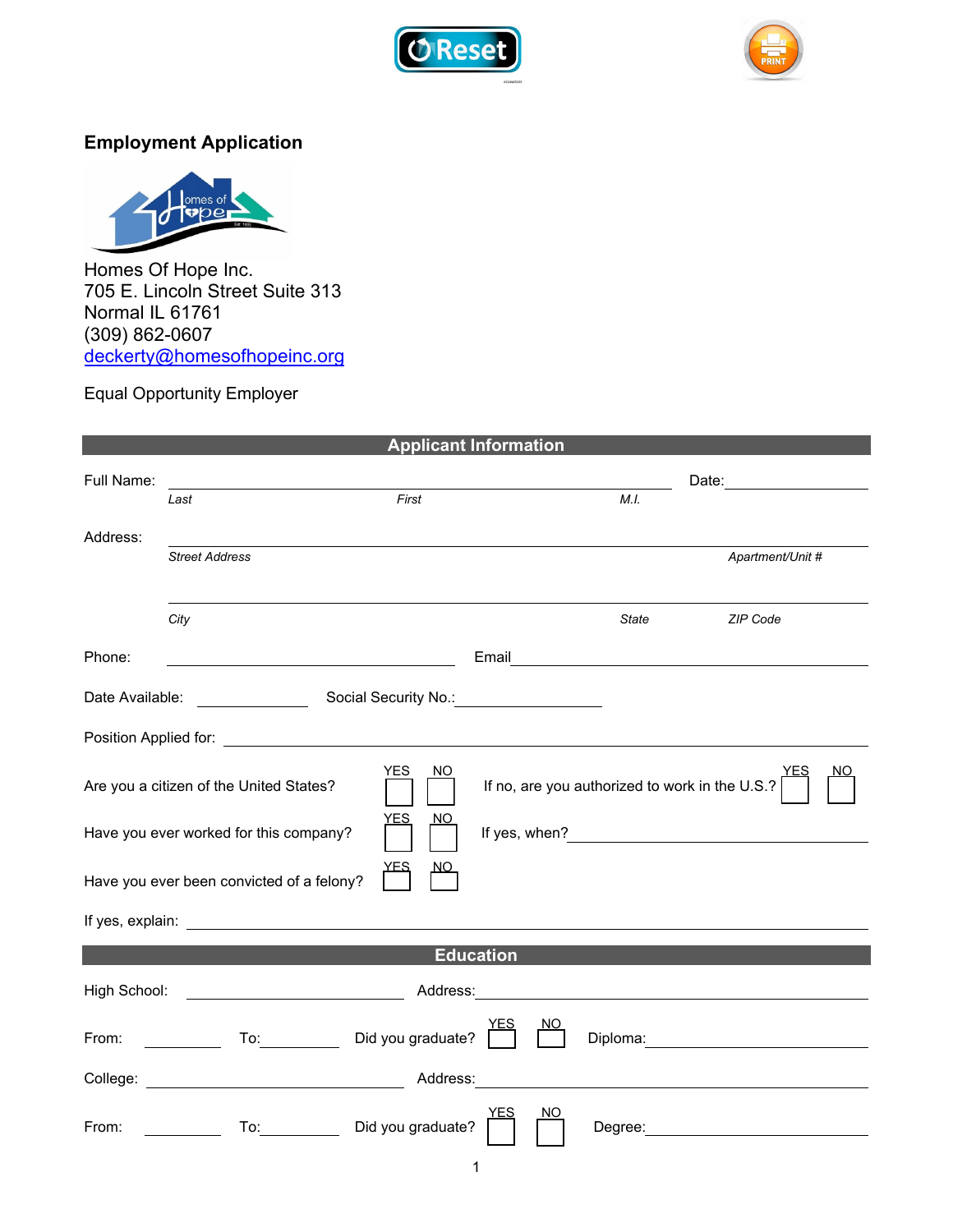| <b>References</b>                                                                                                                                                                                                                       |                                                                                                                  |  |  |
|-----------------------------------------------------------------------------------------------------------------------------------------------------------------------------------------------------------------------------------------|------------------------------------------------------------------------------------------------------------------|--|--|
| Please list three personal references.                                                                                                                                                                                                  |                                                                                                                  |  |  |
| Full Name:<br><u> 1989 - Johann Stoff, deutscher Stoffen und der Stoffen und der Stoffen und der Stoffen und der Stoffen und der</u>                                                                                                    | Relationship: 2000                                                                                               |  |  |
| Address:                                                                                                                                                                                                                                | Phone: ________________________                                                                                  |  |  |
| City/State:                                                                                                                                                                                                                             | ,我们也不会有什么。""我们的人,我们也不会有什么?""我们的人,我们也不会有什么?""我们的人,我们也不会有什么?""我们的人,我们也不会有什么?""我们的人                                 |  |  |
| Full Name:<br><u> 1988 - Andrea Branden, amerikan basar personal dan berasal dalam basar personal dan berasal dalam basar per</u>                                                                                                       | Relationship: 2000                                                                                               |  |  |
| Address:                                                                                                                                                                                                                                |                                                                                                                  |  |  |
| City/State:                                                                                                                                                                                                                             |                                                                                                                  |  |  |
| Full Name:<br>and the control of the control of the control of the control of the control of the control of the control of the                                                                                                          | Relationship: 2000                                                                                               |  |  |
| Address:                                                                                                                                                                                                                                | Phone: __________________                                                                                        |  |  |
| City/State:                                                                                                                                                                                                                             |                                                                                                                  |  |  |
|                                                                                                                                                                                                                                         | <b>Previous Employment</b>                                                                                       |  |  |
| Company:                                                                                                                                                                                                                                |                                                                                                                  |  |  |
| Address:<br><u> 1989 - Jan Samuel Barbara, margaret eta idazlea (h. 1989).</u>                                                                                                                                                          | Supervisor: <u>____________________</u>                                                                          |  |  |
| Job Title:                                                                                                                                                                                                                              |                                                                                                                  |  |  |
|                                                                                                                                                                                                                                         |                                                                                                                  |  |  |
|                                                                                                                                                                                                                                         |                                                                                                                  |  |  |
| From:<br>$\mathsf{To:}\_\_\_\_\_\_\_\_\_\_\_\_\_\_\_\_\_\_\_\_\_\_\_\_\_\_$                                                                                                                                                             |                                                                                                                  |  |  |
| May we contact your previous supervisor for a reference?                                                                                                                                                                                | <u>YES</u>                                                                                                       |  |  |
| Company:                                                                                                                                                                                                                                | Phone: __________________                                                                                        |  |  |
| Address:<br><u> 1989 - Jan Sarajević, politik i postala i postala i postala i postala i postala i postala i postala i postala</u>                                                                                                       | Supervisor: Victor Control of Control Control Control Control Control Control Control Control Control Control Co |  |  |
| Job Title:                                                                                                                                                                                                                              |                                                                                                                  |  |  |
|                                                                                                                                                                                                                                         |                                                                                                                  |  |  |
| From:<br>To: the contract of the contract of the contract of the contract of the contract of the contract of the contract of the contract of the contract of the contract of the contract of the contract of the contract of the contra |                                                                                                                  |  |  |
| May we contact your previous supervisor for a reference?                                                                                                                                                                                | <b>YES</b><br>NO.                                                                                                |  |  |